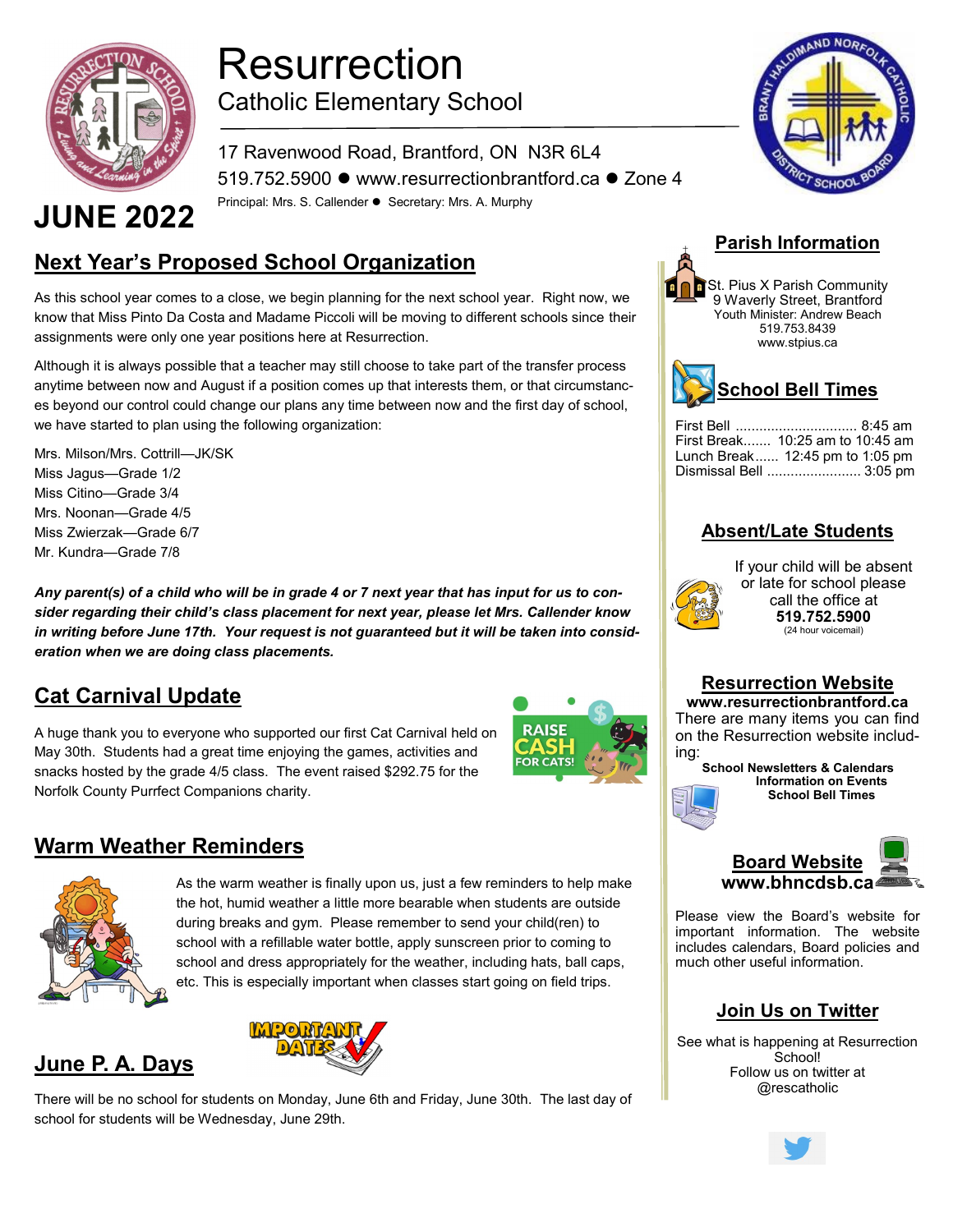#### **Graduation**

We would like to wish our Grade 8 Graduates all the best as they will soon leave Resurrection to begin the next chapter in their education. Please remember to



make decisions that work for you. Take care of yourself with God. Graduation is not only an end, but a beginning—a beginning of a new journey and opportunities. Congratulations on your achievements and good luck in Grade 9! May God Bless you, watch over you, and guide you in your choices.

The graduation ceremony will be held on Wednesday, June 22nd at 6:30 pm to honour these individuals.

#### **Report Cards Go Home**

Report cards will be going home on Friday, June 24th. Please return the third page of the report card with parent signature by Wednesday, June 29th.

#### **Jump Rope for Heart**



Thank you to all of our families who fundraised for the Heart & Stroke Foundation by supporting our Jump Rope for Heart campaign. Unfortunately, we didn't quite meet our goal of

\$610.00, but raised half for a total of \$310.00. The Heart & Stroke Foundation thanks you!

#### **Financial Reports—Parent Council and School**



Thank you to all families who supported our various school and parent council fundraising efforts this year.

Parent Council raised funds through the purchase of Kettlecorn popcorn (total amount raised \$595.36) and the Little Caesars Pizza kits (total amount raised \$1.190.00). Their funds paid for 2 sound bars for the

grade 1/2 & 7/8 classrooms, ice cream sandwiches for all students on the last day before Christmas break and \$500 towards graduation decorations and food. Remaining money will be carried forward to the following school year.

School fundraising consisted of hot lunch days (lasagna, subs, pasta and pizza) and Krispy Kreme Donuts. We raised \$2,120 from the donut fundraiser and will publish our final amount from hot lunches in an upcoming weekly memo (sent out via email and posted on our website), as lunches continue until June 9th. These funds paid for various items throughout the year, such as:

The Lacrosse Full Day Clinic Lunch with the Principal for each monthly winners Outdoor play equipment Student prizes for various school events Virtual music program through the Brantford Symphony Orchestra Light panel for kindergarten classroom Spirit wear for new JK students Pancakes for students on Shrove Tuesday Tornado Hunter Virtual Presentation Zumba for students during Catholic Education Week Healthy Snacks for students writing EQAO Support for families requiring assistance



#### **Moving**

Any families planning on moving during the summer are asked to contact the office through email to Mrs. Callender (scallender@bhncdsb.ca) and Mrs. Murphy



(amurphy@bhncdsb.ca). It helps us with planning for next year.

#### **Update your Police Clearance Checks Over the Summer!**

In accordance with Board Policy, **if parents wish to accompany their children on an out-of-school excursion or volunteer in the school they must have a current clear Police Clearance Certificate.**

Certificates are valid for 3 years providing Declarations provided. **Online AODA training is also required.** Visit the school office for details.



#### **YMCA—Registration for School Age Child Care Program**

The YMCA—SACC program will be offered at our school again for the 2022-2023 school year. The YMCA—SACC program is licensed by the Ministry of Education. It will provide care and unique programming for children aged 3.8— 12 years. The program will operate from 7:00 am until the school day begins, and again when the school is dismissed until 6:00 pm The YMCA also offers a full day program for P.A. Days, Christmas and March Break at a variety of locations throughout Brantford. The YMCA of Hamilton/ Burlington/Brantford has 'purchase of service agreements' with the City of Brantford for those families in need of financial assistance. For further information, please call: 519-752-6568 x 101 or register on-line at

**Brantford.onehsn.com.** Spaces are limited and offered on a first come first serve basis.

Questions? E-mail [Brantford.sacc@ymcahbb.ca](mailto:Brantford.sacc@ymcahbb.ca)